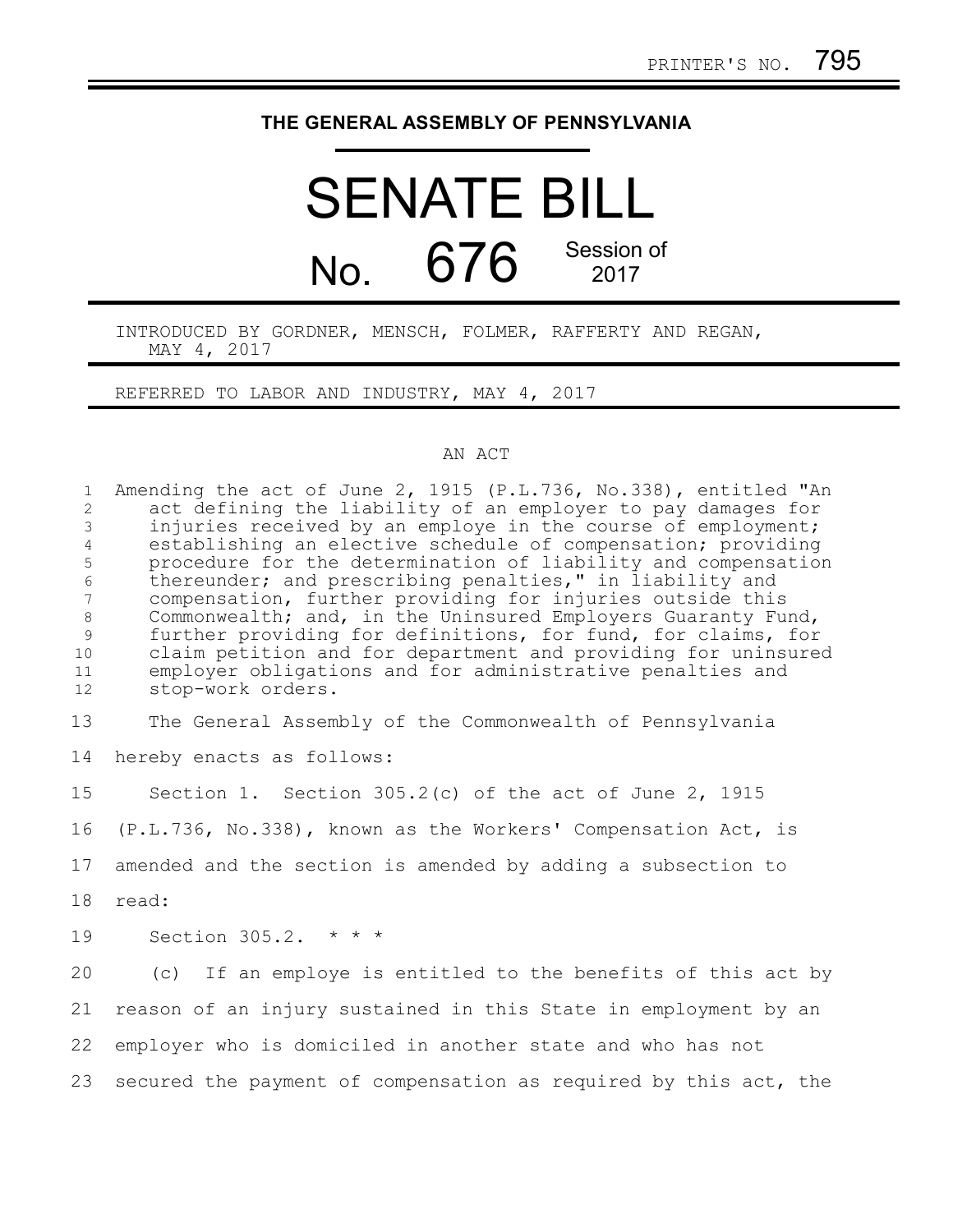[employer or his carrier may file with the director a certificate, issued by] department may verify with the commission or agency of such other state having jurisdiction over [workmen's] workers' compensation claims[, certifying] that such employer has secured the payment of compensation under the [workmen's] workers' compensation law of such other state and that with respect to said injury such employe is entitled to the benefits provided under such law. 1 2 3 4 5 6 7 8

In such event: 9

[(1) The filing of such certificate shall constitute an appointment by such employer or his carrier of the Secretary of Labor and Industry as his agent for acceptance of the service of process in any proceeding brought by such employe or his dependents to enforce his or their rights under this act on account of such injury; 10 11 12 13 14 15

(2) The secretary shall send to such employer or carrier, by registered or certified mail to the address shown on such certificate, a true copy of any notice of claim or other process served on the secretary by the employe or his dependents in any proceeding brought to enforce his or their rights under this act;] 16 17 18 19 20 21

(3) The following shall apply: 22

(i) If such employer is a qualified self-insurer under the [workmen's] workers' compensation law of such other state, such employer shall[, upon submission of evidence, satisfactory to the director, of his ability to meet his liability to such employe under this act, ] be deemed, for the purposes of such employe, to be a qualified self-insurer under this act[;]. (ii) If such employer's liability under the workmen's compensation law of such other state is insured, such employer's 23 24 25 26 27 28 29 30

20170SB0676PN0795 - 2 -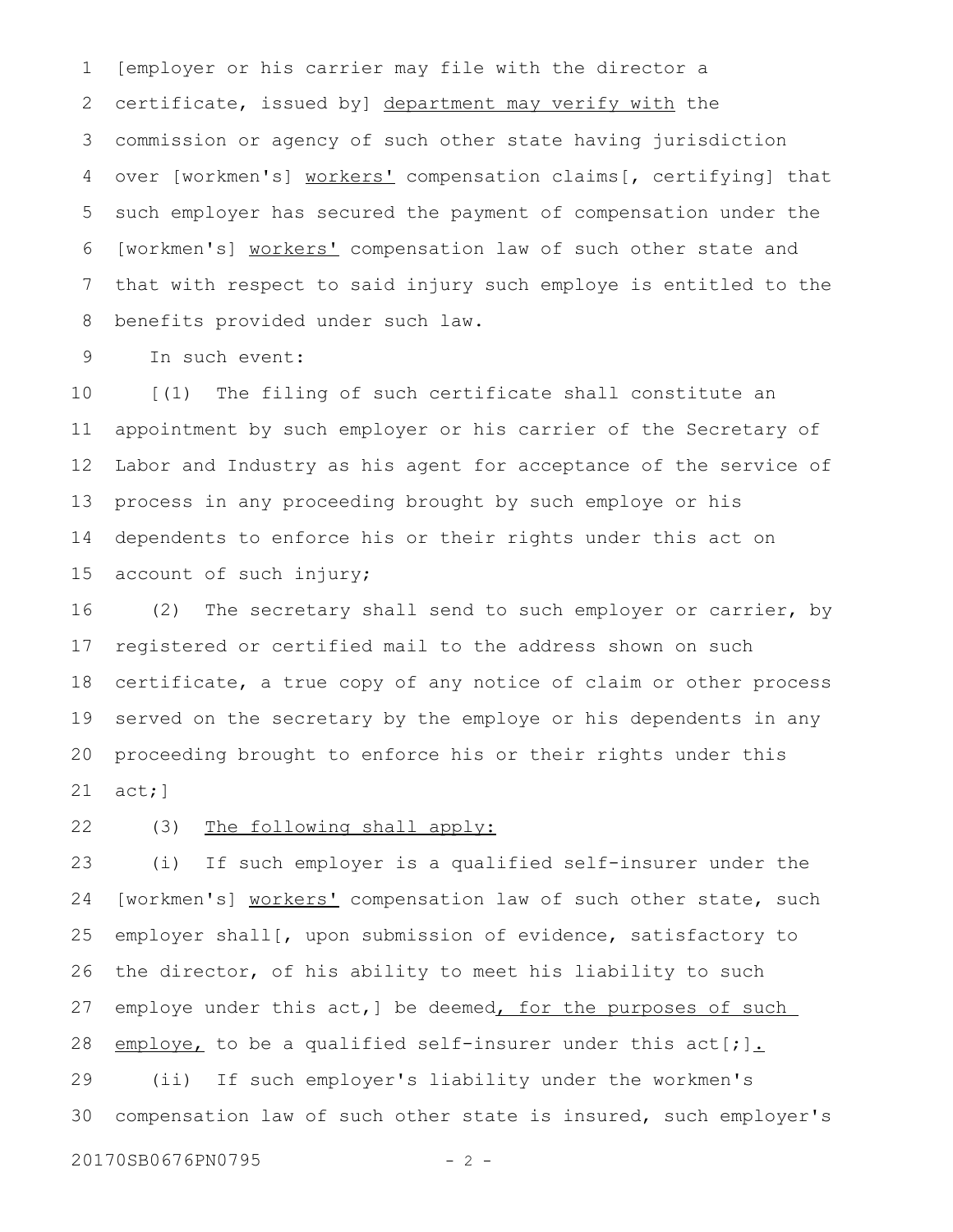carrier, as to such employe or his dependents only, shall be deemed to be an insurer authorized to write insurance under and be subject to this act: Provided, however, That unless its contract with said employer requires it to pay an amount equivalent to the compensation benefits provided by this act, its liability for income benefits or medical and related benefits shall not exceed the amounts of such benefits for which such insurer would have been liable under the workmen's compensation law of such other state[;]. 1 2 3 4 5 6 7 8 9

(4) If the total amount for which such employer's insurance is liable under clause (3) above is less than the total of the compensation benefits to which such employe is entitled under this act, the [secretary] department may, if [he deems it] necessary, require the employer to file security[, satisfactory to the secretary, to secure] to guarantee the payment of benefits due such employe or his dependents under this act[; and]. 10 11 12 13 14 15 16 17

(5) Upon compliance with the preceding requirements of this subsection (c), such employer, as to such employe only, shall be deemed to have secured the payment of compensation under this act[.], and shall not be an uninsured employer for purposes of Article XVI. 18 19 20 21 22

(c.1) If an employe alleges an injury that is incurred with an employer which is domiciled in another state and which has not secured the payment of compensation as required by this act, such employe shall provide to the Uninsured Employers Guaranty Fund and to any worker's compensation judge hearing a petition against the fund, a written notice, denial, citation of law or court or administrative ruling from such other state or an insurer licensed to write insurance in that state as to that 23 24 25 26 27 28 29 30

20170SB0676PN0795 - 3 -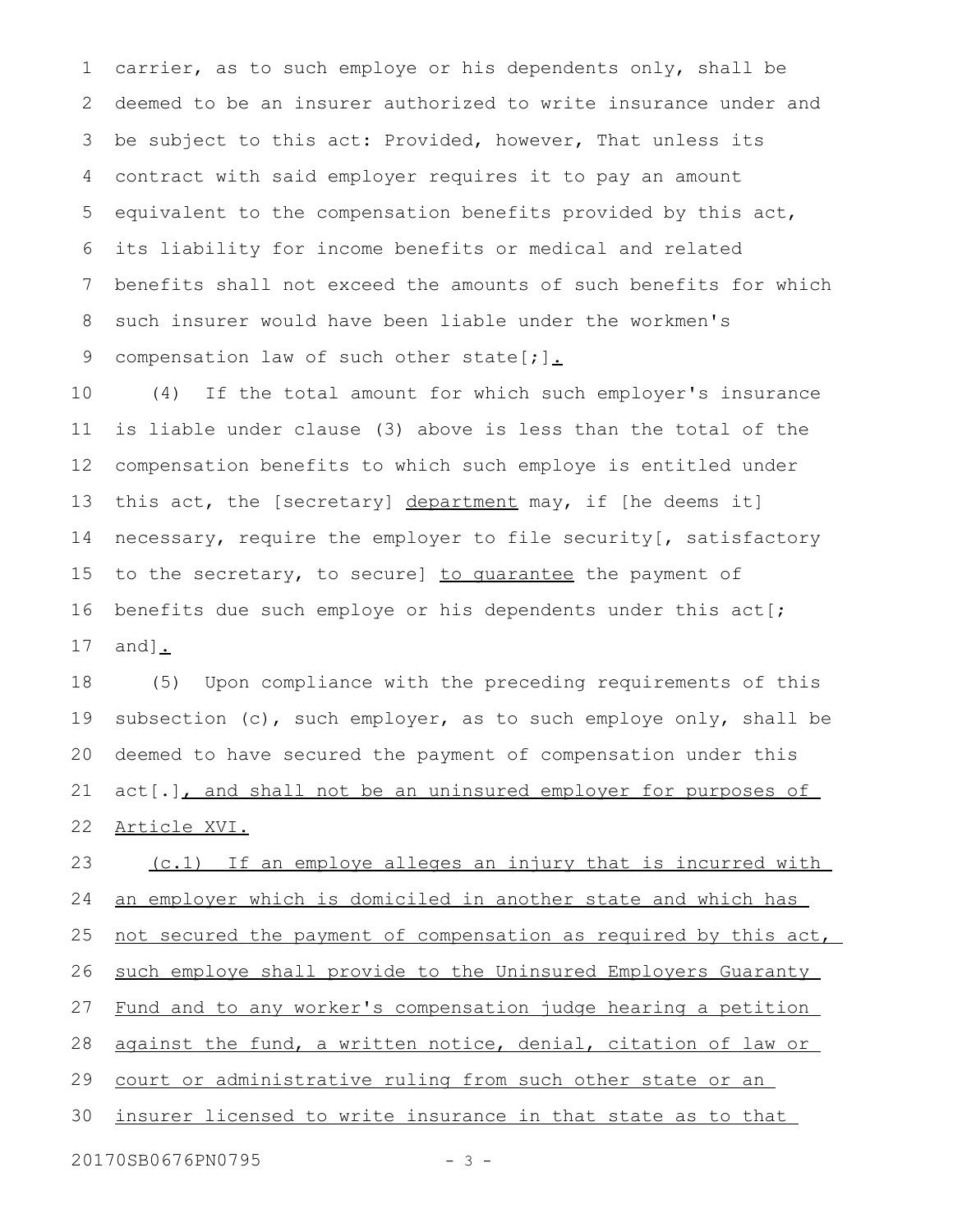employer, indicating that the employe is not entitled to workers' compensation benefits in that state. No compensation shall be payable from the Uninsured Employers Guaranty Fund until the employe submits the notice, denial, citation or ruling, however, the employe may file a notice or petition 1 2 3 4 5

against the fund under Article XVI of this act prior to the 6

submission. 7

\* \* \* 8

Section 2. Sections 1601, 1602, 1603, 1604 and 1605 of the act are amended to read: 9 10

Section 1601. Definitions. 11

The following words and phrases when used in this article shall have the meanings given to them in this section unless the context clearly indicates otherwise: 12 13 14

"Compensation." Benefits paid pursuant to sections 306 and 307. 15 16

"Employer." Any employer as defined in section 103. The term does not include a person that qualifies as a self-insured employer under section 305. 17 18 19

"Fund." The Uninsured Employers Guaranty Fund established in section 1602. The fund shall not be considered an insurer and shall not be subject to penalties, unreasonable contest fees, interest or any reporting and liability requirements under section 440. 20 21 22 23 24

"Policyholder." A holder of a workers' compensation policy issued by the State Workers' Insurance Fund, or an insurer that is a domestic, foreign or alien mutual association or stock company writing workers' compensation insurance on risks which would be covered by this act. 25 26 27 28 29

"Secretary." The Secretary of Labor and Industry of the 20170SB0676PN0795 - 4 -30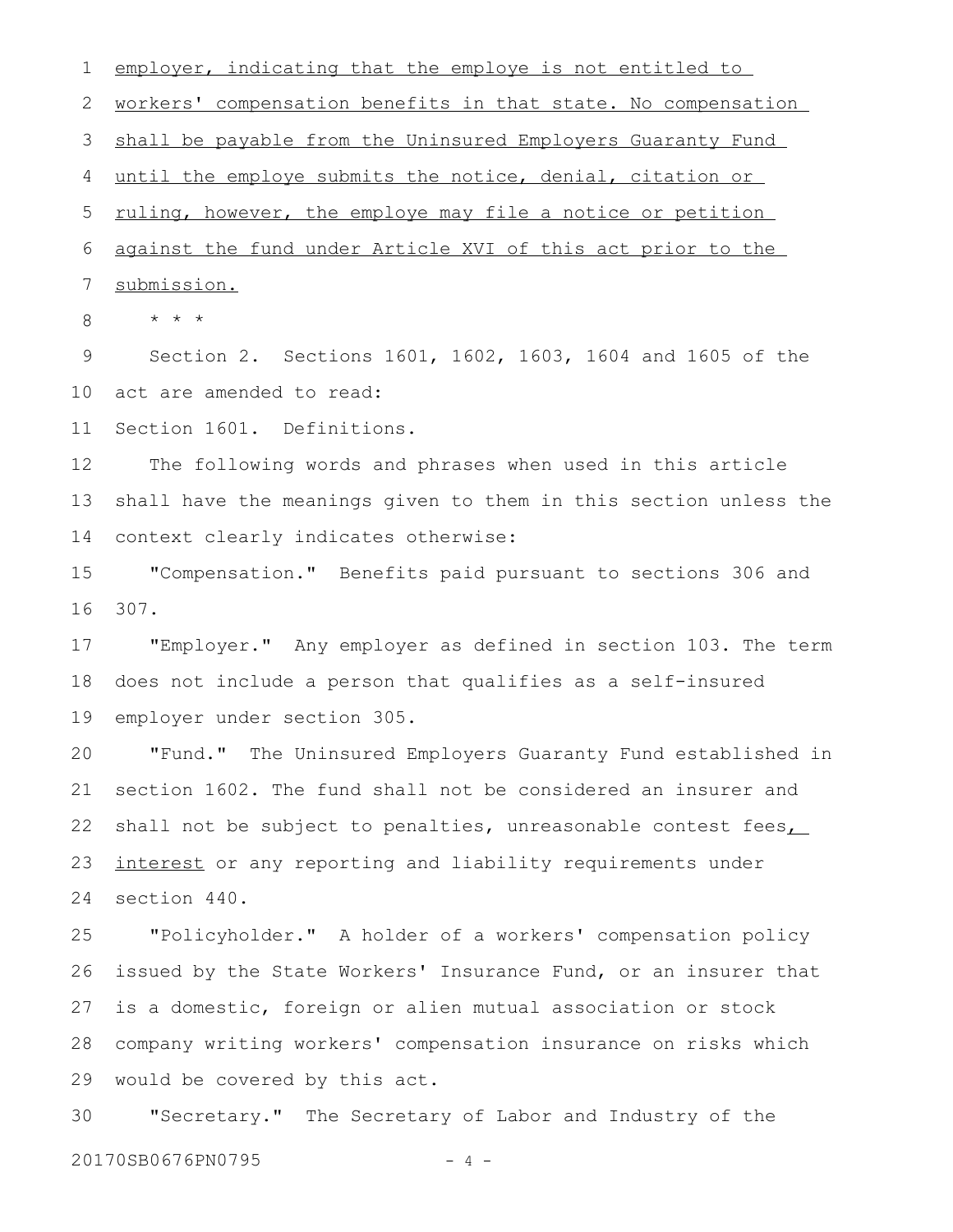Commonwealth. 1

Section 1602. Fund. 2

(a) Establishment.-- 3

(1) There is established a special fund to be known as the Uninsured Employers Guaranty Fund. 4 5

(2) The fund shall be maintained as a separate fund in the State Treasury subject to the procedures and provisions set forth in this article. 6 7 8

(b) Source.--The sources of the fund are: 9

(1) Assessments provided for under section 1607. 10

11

12

- (2) Reimbursements or restitution.
- (3) Interest on money in the fund.

(4) Administrative penalties provided for under section 1610. 13 14

(c) Use.--The administrator shall establish and maintain the fund for the exclusive purpose of paying to any claimant or his dependents workers' compensation benefits due and payable under this act and the act of June 21, 1939 (P.L.566, No.284), known as The Pennsylvania Occupational Disease Act, and any costs specifically associated therewith where the employer liable for the payments failed to insure or self-insure its workers' compensation liability under section 305 at the time the injuries took place. 15 16 17 18 19 20 21 22 23

(d) Administration.--The secretary shall be the administrator of the fund and shall have the power to collect money for and disburse money from the fund. 24 25 26

(e) Status.--The fund shall have all of the same rights[, duties, responsibilities and obligations] as an insurer. Section 1603. Claims. 27 28 29

(a) Scope.--This section shall apply to claims for an injury 20170SB0676PN0795 - 5 -30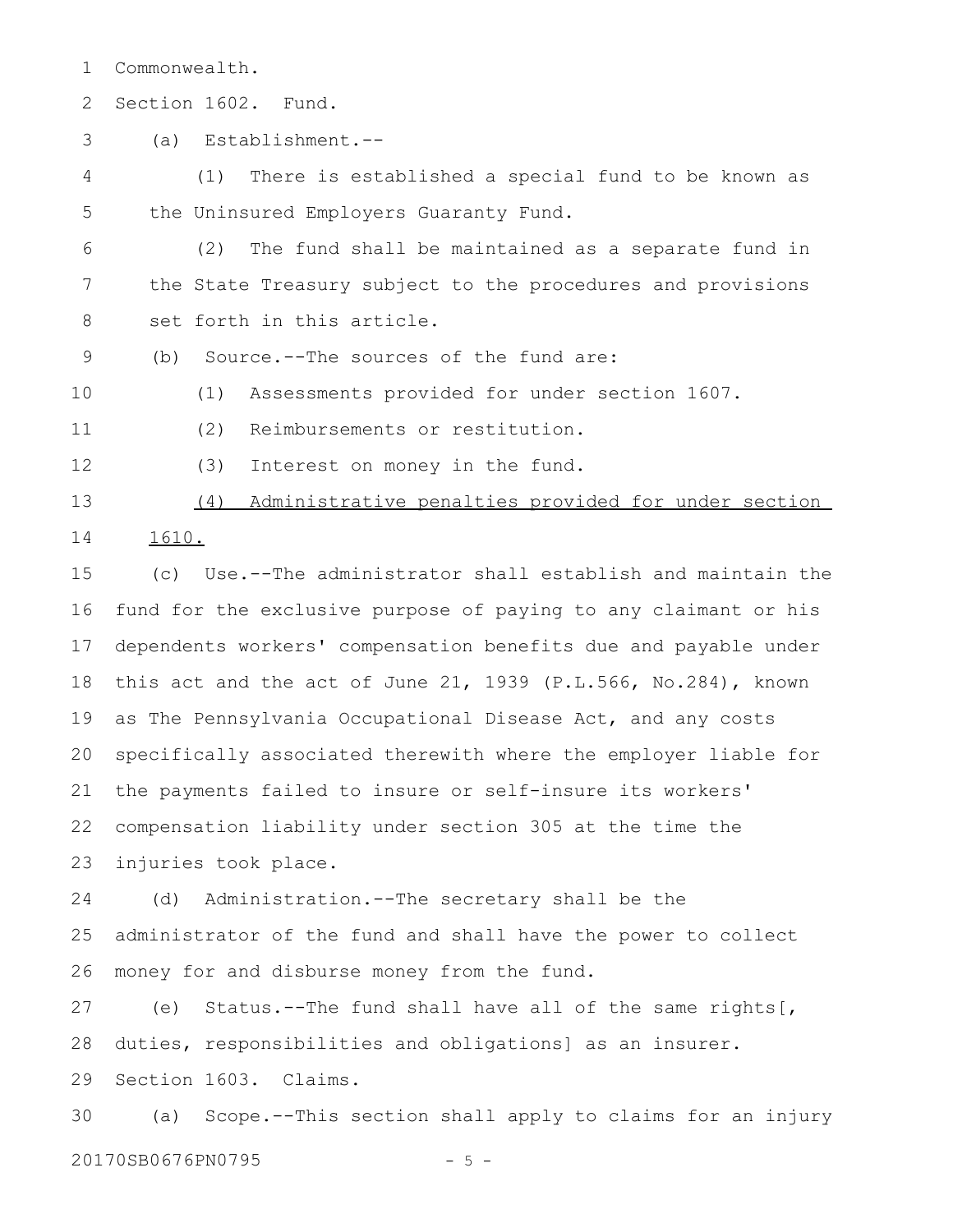or a death which occurs on or after the effective date of this article. 1 2

(b) Time.--An injured worker shall notify the fund within 45 days after the worker [knew] has been advised by the employer or another source that the employer was uninsured. The department shall have adequate time to monitor the claim and shall determine the obligations of the employer. No employee shall receive compensation [shall be paid] from the fund [until notice is given] unless: 3 4 5 6 7 8 9

10

11

## (1) the employee notifies the fund within the time period specified in this subsection; and

(2) the department determines that the employer failed to voluntarily accept and pay the claim or subsequently defaulted on payments of compensation. [No compensation shall be due until notice is given.] 12 13 14 15

(c) Process.--After notice, the fund shall process the claim in accordance with the provisions of this act. 16 17

(d) Petitions.-- 18

(1) No claim petition may be filed against the fund until at least 21 days after notice of the claim is made to the fund. 19 20 21

 (2) A claim petition shall be filed within 180 days 22

after notice of the claim is made to the fund. If the time 23

requirement under this paragraph is not met, a claim petition 24

shall not be allowed. 25

(e) List of providers.-- 26

(1) The fund may establish lists of at least six 27

designated health care providers that are accessible in each 28

county in specialties relevant to the treatment of work 29

injuries in this Commonwealth, as referenced in section 30

20170SB0676PN0795 - 6 -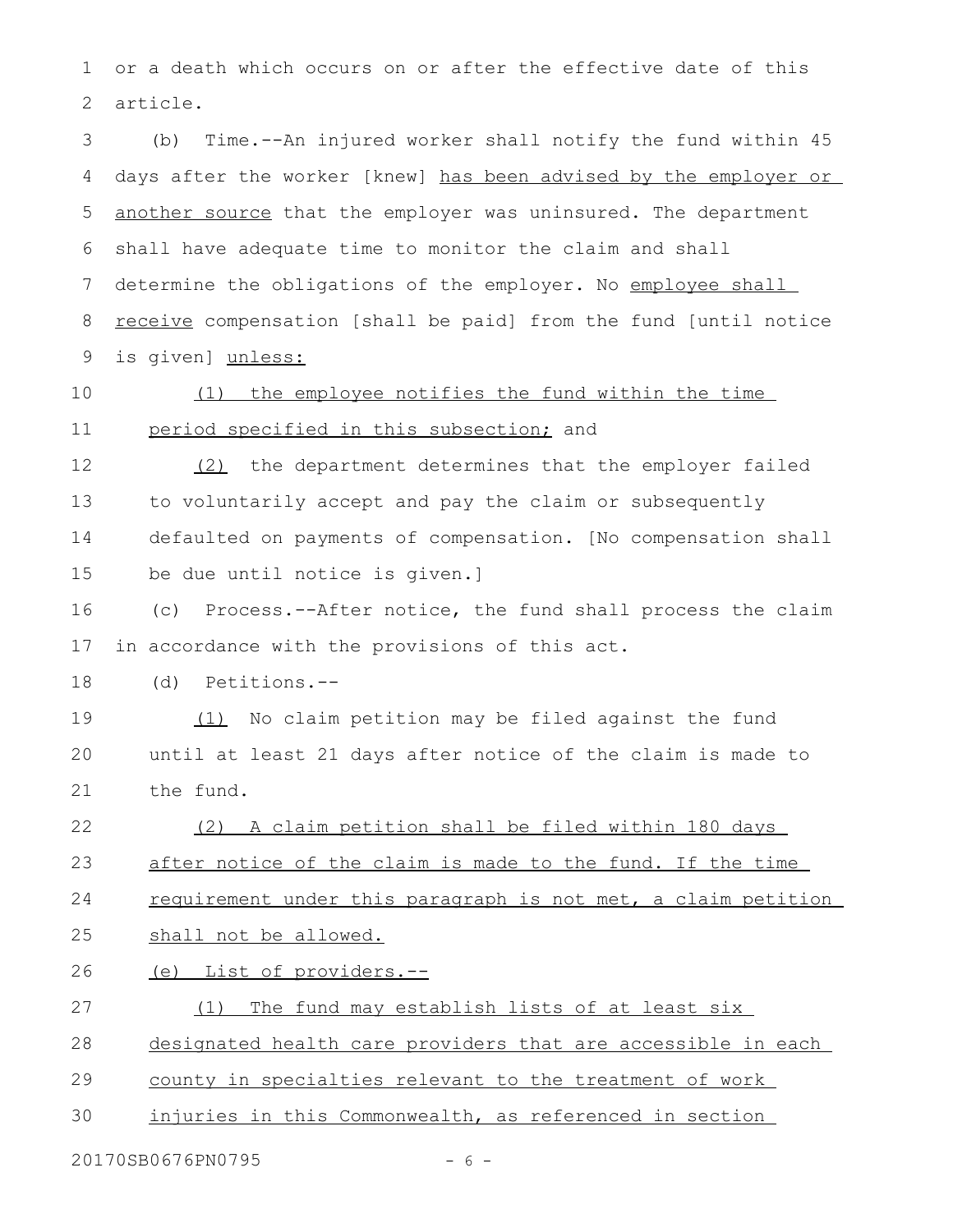1 306(f.1)(1).

| $\mathbf{2}$ | If the fund establishes a list under paragraph $(1)$ ,<br>(2)    |
|--------------|------------------------------------------------------------------|
| 3            | the fund shall be responsible only to reimburse expenses of      |
| 4            | medical treatments, services and accommodations rendered by      |
| 5            | the physicians or other health care providers that are           |
| 6            | designated on the list for the period provided in section        |
| 7            | 306(f.1)(1) from the date of the employee's notice to the        |
| 8            | fund under subsection (b).                                       |
| 9            | On the notice under subsection (b), the fund shall:<br>(3)       |
| 10           | provide access to the list of designated<br>(i)                  |
| 11           | providers to the employee; and                                   |
| 12           | (ii) notify the employee of the requirements of this             |
| 13           | subsection.                                                      |
| 14           | (4) If the employee receives medical treatments,                 |
| 15           | services or accommodations from a health care provider that      |
| 16           | is not designated on the list, the fund shall be relieved of     |
| 17           | liability for the payment of medical treatments, services or     |
| 18           | accommodations rendered during the period provided in section    |
| 19           | 306(f.1)(1) from the date of the employee's notice to the        |
| 20           | fund under subsection (b).                                       |
| 21           | Section 1604. Claim petition.                                    |
| 22           | (a) Authorization.--If a claim for compensation is filed         |
| 23           | under this article and the claim is not voluntarily accepted as  |
| 24           | compensable, the employee may file a claim petition naming both  |
| 25           | the employer and the fund as defendants. Failure of the          |
| 26           | uninsured employer to answer a claim petition shall not serve as |
| 27           | an admission or otherwise bind the fund under section 416.       |
| 28           | (b) Amount of wages.--In a proceeding under this article,        |
| 29           | the fund shall not be liable for wage loss benefits unless the   |
| 30           | amount of wages the employee earned at the time of injury is     |
|              | 20170SB0676PN0795<br>$-7-$                                       |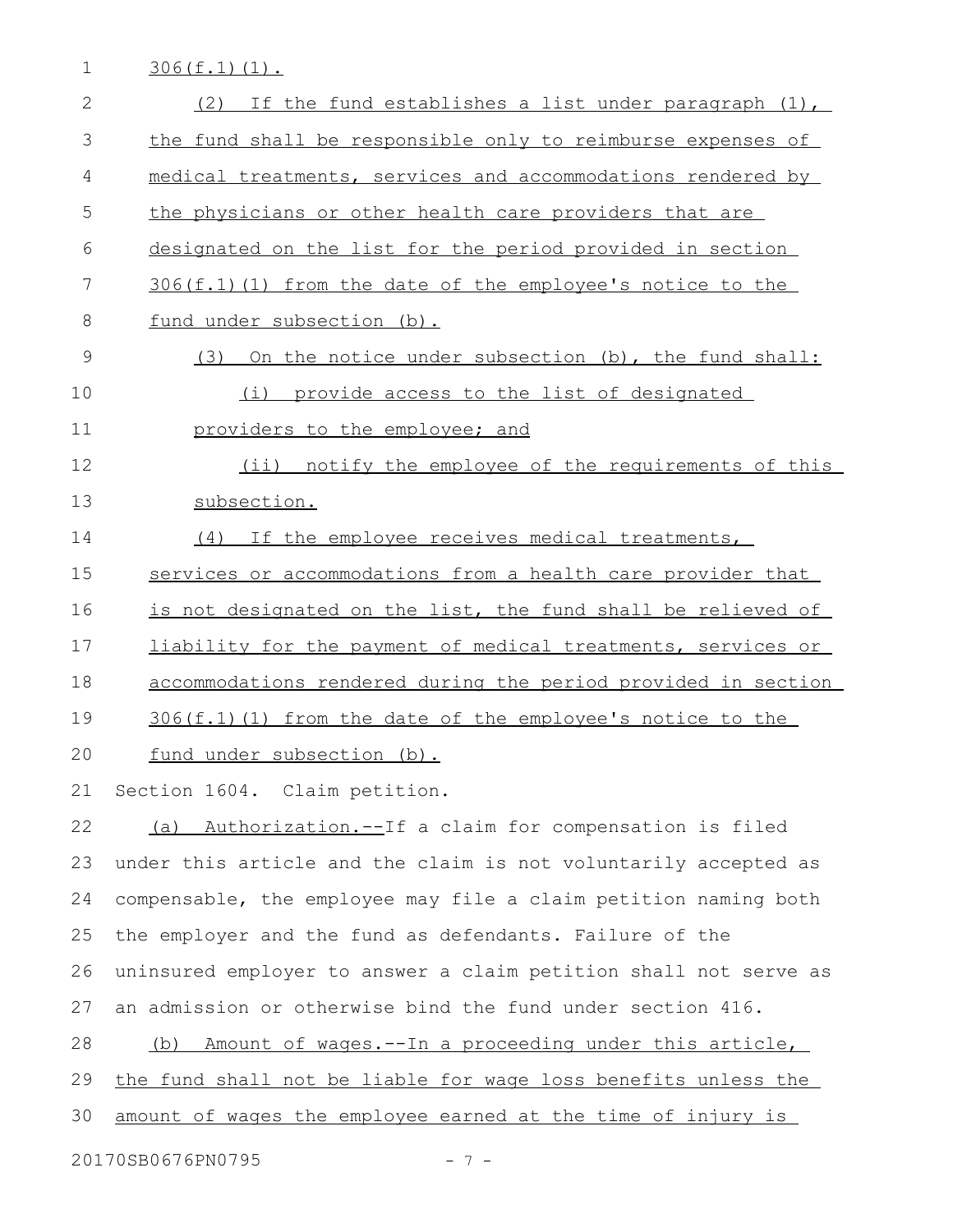| 1  | established by one of the following:                                                                                                             |
|----|--------------------------------------------------------------------------------------------------------------------------------------------------|
| 2  | A check, check stub or payroll record.<br>(1)                                                                                                    |
| 3  | (2) A tax return. This paragraph includes IRS form W-2                                                                                           |
| 4  | and form 1099, and successors to those forms.                                                                                                    |
| 5  | (3)<br>Unemployment compensation records, including form                                                                                         |
| 6  | $UC-2A.$                                                                                                                                         |
| 7  | (4) Bank statements or records showing regular and                                                                                               |
| 8  | recurring deposits.                                                                                                                              |
| 9  | Written documentation created contemporaneously with<br>(5)                                                                                      |
| 10 | the payment of wages.                                                                                                                            |
| 11 | Testimony of the uninsured employer presented under<br>(6)                                                                                       |
| 12 | oath at a hearing or deposition.                                                                                                                 |
| 13 | Testimony of the claimant, if found credible by the<br>(7)                                                                                       |
| 14 | judge, which is provided in addition to one or more of the                                                                                       |
| 15 | <u>items listed in paragraphs <math>(1)</math>, <math>(2)</math>, <math>(3)</math>, <math>(4)</math>, <math>(5)</math> and <math>(6)</math>.</u> |
| 16 | Section 1605. Department.                                                                                                                        |
| 17 | Insurance inquiry.--Within ten days of notice of a<br>(a)                                                                                        |
| 18 | claim, the fund shall demand from the employer proof of                                                                                          |
| 19 | applicable insurance coverage. Within 14 days from the date of                                                                                   |
|    | 20 the fund's request, the employer must provide proof of                                                                                        |
| 21 | insurance. If the employer does not provide proof, there shall                                                                                   |
| 22 | be rebuttable presumption of uninsurance.                                                                                                        |
| 23 | Reimbursement.--The department shall, on behalf of the<br>(b)                                                                                    |
| 24 | fund, exhaust all remedies at law against the uninsured employer                                                                                 |
| 25 | in order to collect the amount of a voluntary payment or award,                                                                                  |
| 26 | including voluntary payment or award itself and reimbursement of                                                                                 |
| 27 | costs, interest, penalties, fees under section 440 and costs of                                                                                  |
| 28 | the fund's attorney, which have been paid by the fund. The fund                                                                                  |
| 29 | shall also be reimbursed for costs or attorney fees which are                                                                                    |
| 30 | incurred in seeking reimbursement under this subsection. The                                                                                     |

20170SB0676PN0795 - 8 -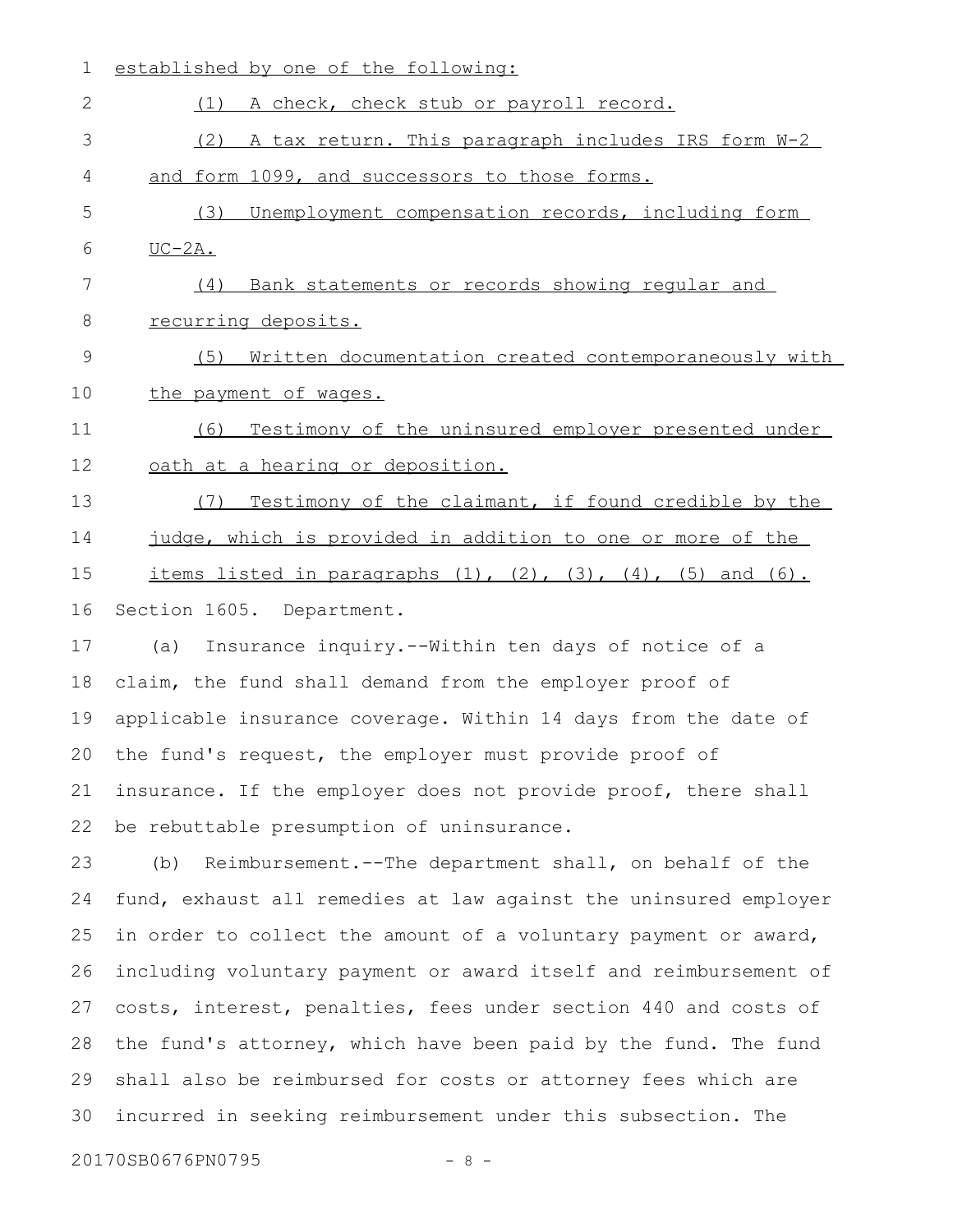department is authorized to investigate violations of section 305 for prosecution of the uninsured employer pursuant to section 305(b) and shall pursue such prosecutions through coordination with the appropriate prosecuting authority. [Any restitution obtained shall be paid to the fund.] The fund shall be entitled to restitution of all payments made under this article as the result of an injury to an employee of an uninsured employer. Restitution to the fund under section 305 shall not be limited to the amount specified in the award of compensation and shall include the amount of a voluntary payment or award and reimbursement of the fund's costs and the fees of the fund's attorney. 1 2 3 4 5 6 7 8 9 10 11 12

(c) Bankruptcy.--The department has the right to appear and represent the fund as a creditor in a bankruptcy proceeding involving the uninsured employer. 13 14 15

(d) Liens.--If payments of any nature have been made by the fund on behalf of an uninsured employer, the fund shall file a certified proof of payment with the prothonotary of a court of common pleas, and the prothonotary shall enter the entire balance as a judgment against the employer. The judgment shall be a statutory lien against property of the employer in the manner set forth in section 308.1 of the act of December 5, 1936 (2nd Sp.Sess., 1937 P.L.2897, No.1), known as the Unemployment Compensation Law, and execution may issue on it. The fund has the right to update the amount of the lien as payments are made. Section 3. The act is amended by adding sections to read: Section 1609. Uninsured employer obligations. 16 17 18 19 20 21 22 23 24 25 26 27

Nothing in this article shall alter the uninsured employer's 28

obligations under this act. 29

Section 1610. Administrative penalties and stop-work orders. 30

20170SB0676PN0795 - 9 -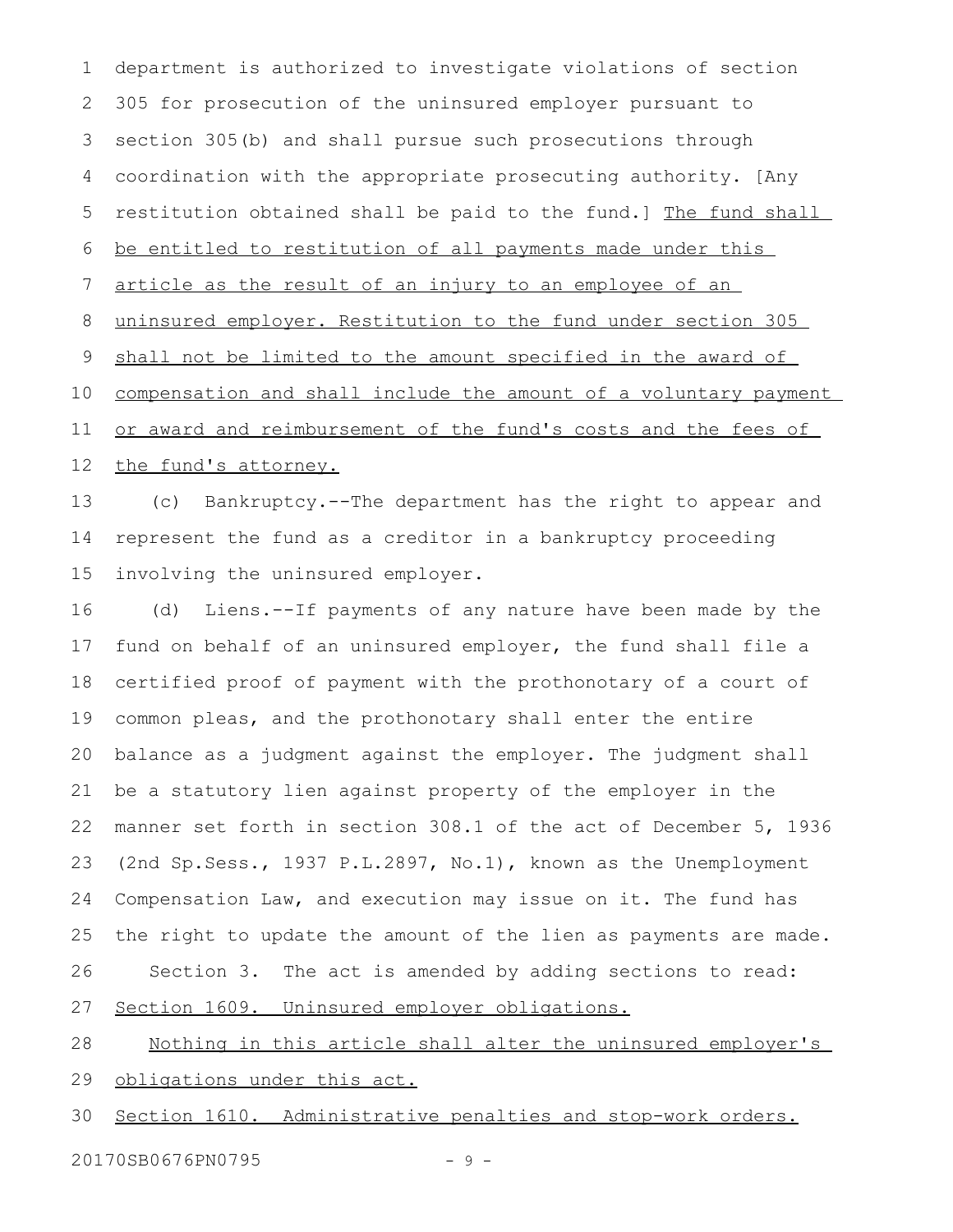1 (a) Certification.--

| $\overline{2}$ | (1) If the department receives information indicating        |
|----------------|--------------------------------------------------------------|
| 3              | that an employer has failed to insure the employer's         |
| 4              | obligations as required by this act, the department may      |
| 5              | require the employer to certify, on a form prescribed by the |
| 6              | department, that the employer meets one of the following:    |
| $\overline{7}$ | (i) Possesses the requisite insurance. This                  |
| 8              | subparagraph shall require the identification of the         |
| 9              | insurer, policy period and policy number.                    |
| 10             | (ii) No longer operates a business. This                     |
| 11             | subparagraph shall require a statement of the dates of       |
| 12             | operation and cessation of operation.                        |
| 13             | Does not employ an individual entitled to<br>(iii)           |
| 14             | compensation under this act.                                 |
| 15             | Is otherwise exempt from the requirements of<br>(iv)         |
| 16             | obtaining insurance under this act. This paragraph shall     |
| 17             | require the identification of the applicable exemption.      |
| 18             | (2)<br>The employer shall return the form to the department  |
| 19             | within 15 days of service of the form by the department. The |
| 20             | following shall apply:                                       |
| 21             | (i)<br>If an employer does not return the form within        |
| 22             | 15 days of service by the department, the department may     |
| 23             | assess an administrative penalty of \$200 per day until      |
| 24             | the earlier of:                                              |
| 25             | the date the employer complies; or<br>(A)                    |
| 26             | 30 days from service under this paragraph.<br>(B)            |
| 27             | (ii) If an employer does not comply with this                |
| 28             | paragraph within 45 days of service under this paragraph,    |
| 29             | the department may proceed with further enforcement under    |
| 30             | subsection (d).                                              |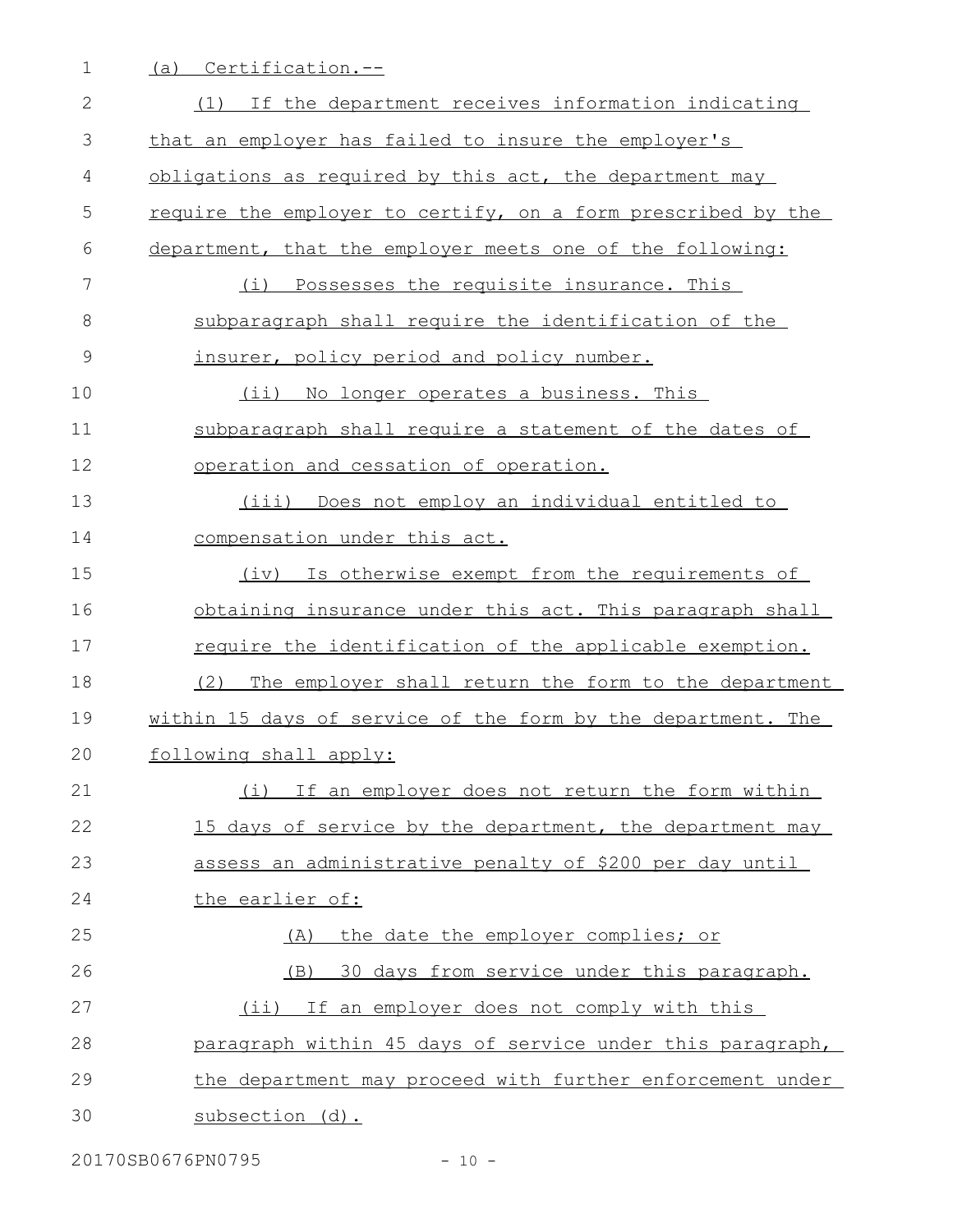| 1  | Good cause.--If the department's investigation under<br>(b)          |
|----|----------------------------------------------------------------------|
| 2  | section 1605 reveals good cause to believe that the employer is      |
| 3  | required and has failed to insure the employer's liabilities as      |
| 4  | required by this act, the department may proceed with further        |
| 5  | enforcement under subsection (d).                                    |
| 6  | Enforcement.--For the purposes of enforcing section 305<br>(C)       |
| 7  | and this article, each department employee or agent charged with     |
| 8  | enforcement may enter the premises or worksite of an employer        |
| 9  | that is subject to subsection (a) (2) (ii) or (b).                   |
| 10 | Stop-work order.--The department may issue an order<br>(d)           |
| 11 | <u>requiring the cessation of operations of an employer that has</u> |
| 12 | failed to insure its liabilities as required by this act. The        |
| 13 | following apply:                                                     |
| 14 | The order may require compliance with conditions<br>(1)              |
| 15 | necessary to ensure that the employer insures its liabilities        |
| 16 | as required by this act.                                             |
| 17 | The order shall take effect when served upon the<br>(2)              |
| 18 | employer by first class mail or posting at the employer's            |
| 19 | worksite.                                                            |
| 20 | (3) The order shall remain in effect until released by               |
| 21 | the department or a court of competent jurisdiction.                 |
| 22 | (4) The order shall be effective against a successor                 |
| 23 | entity that:                                                         |
| 24 | (i) has one or more of the same principals or                        |
| 25 | officers as the employer against whom the order was                  |
| 26 | issued; and                                                          |
| 27 | (ii) is engaged in the same or equivalent trade or                   |
| 28 | activity.                                                            |
| 29 | (e) Nonexclusivity.--An order under subsection (d) is in             |
| 30 | addition to a penalty which may be imposed pursuant to this act.     |
|    | 20170SB0676PN0795<br>$-11 -$                                         |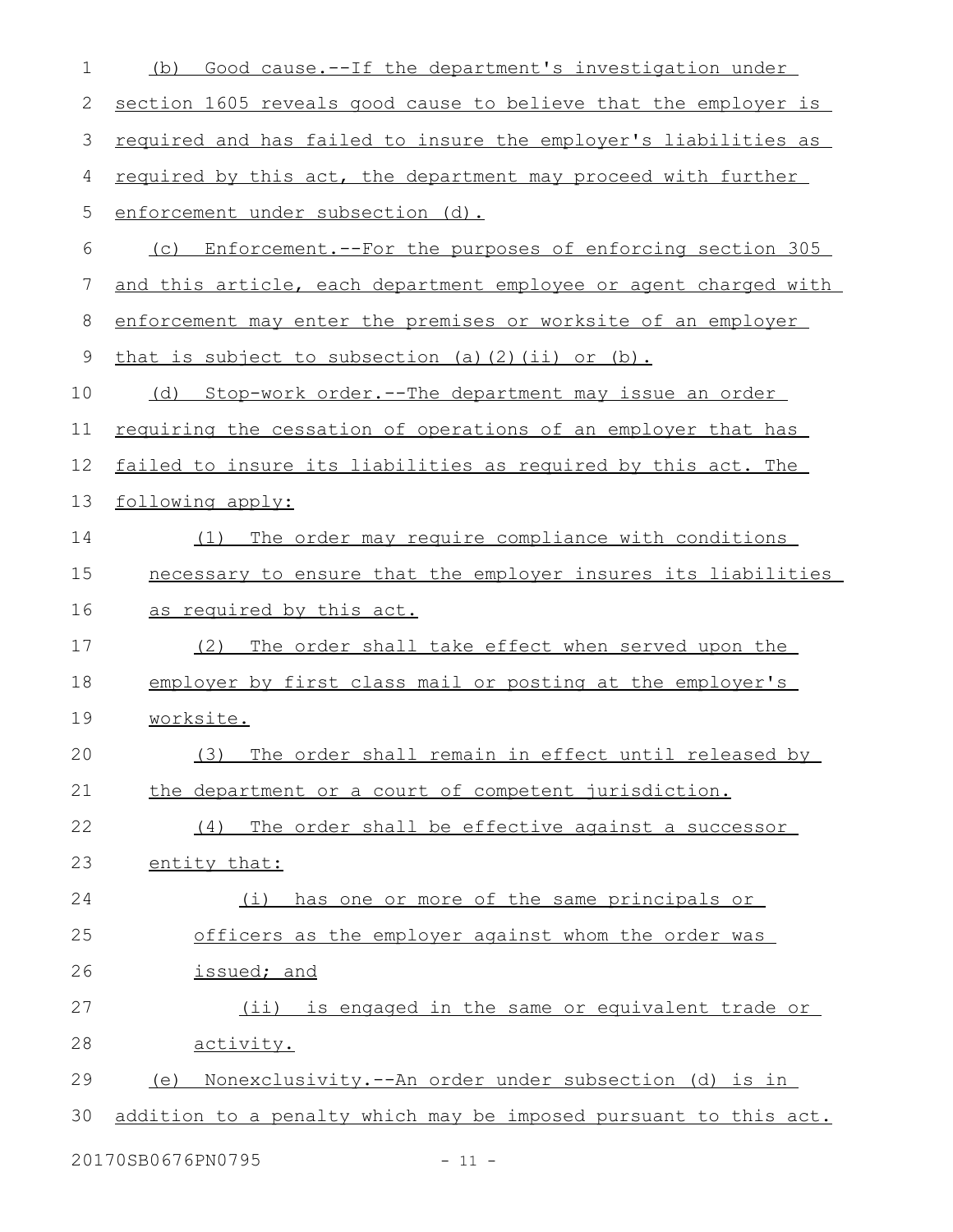| $\mathbf 1$     | (f)<br>Appeal.--                                            |
|-----------------|-------------------------------------------------------------|
| $\mathbf{2}$    | (1) An order under subsection (d) is subject to 2           |
| 3               | Pa.C.S. Ch. 7 Subch. A (relating to judicial review of      |
| 4               | Commonwealth agency action).                                |
| 5               | Except as provided in paragraph (3), an appeal of a<br>(2)  |
| 6               | penalty under subsection (a) (2) (i) or an order under      |
| $7\phantom{.0}$ | subsection (d) shall not act as a supersedeas.              |
| 8               | Upon application and for cause shown, the department<br>(3) |
| $\mathcal{G}$   | may issue a supersedeas.                                    |
| 10              | (q) Noncompliance.--                                        |
| 11              | (1) Upon failure to comply with an order under              |
| 12              | subsection (d) and (f), the department may institute an     |
| 13              | action to enforce the order.                                |
| 14              | (2) An action under this subsection may be initiated as     |
| 15              | follows:                                                    |
| 16              | In Commonwealth Court under 42 Pa.C.S. \$<br>(i)            |
| 17              | 761(a)(2) (relating to original jurisdiction).              |
| 18              | (ii) In a court of common pleas under 42 Pa.C.S. S          |
| 19              | 931(b) (relating to original jurisdiction and venue).       |
| 20              | Venue for an action under this subparagraph lies in         |
| 21              | either:                                                     |
| 22              | the Twelfth Judicial District; or<br>(A)                    |
| 23              | the judicial district where the violation<br>(B)            |
| 24              | occurred.                                                   |
| 25              | Section 4. Applicability is as follows:                     |
| 26              | The amendment or addition of section 1603(d) and (e)<br>(1) |
| 27              | of the act shall apply to every claim in which notice under |
| 28              | section 1603 of the act is provided to the fund on or after |
| 29              | the effective date of this paragraph.                       |
| 30              | The following provisions shall apply retroactively<br>(2)   |
|                 |                                                             |

20170SB0676PN0795 - 12 -